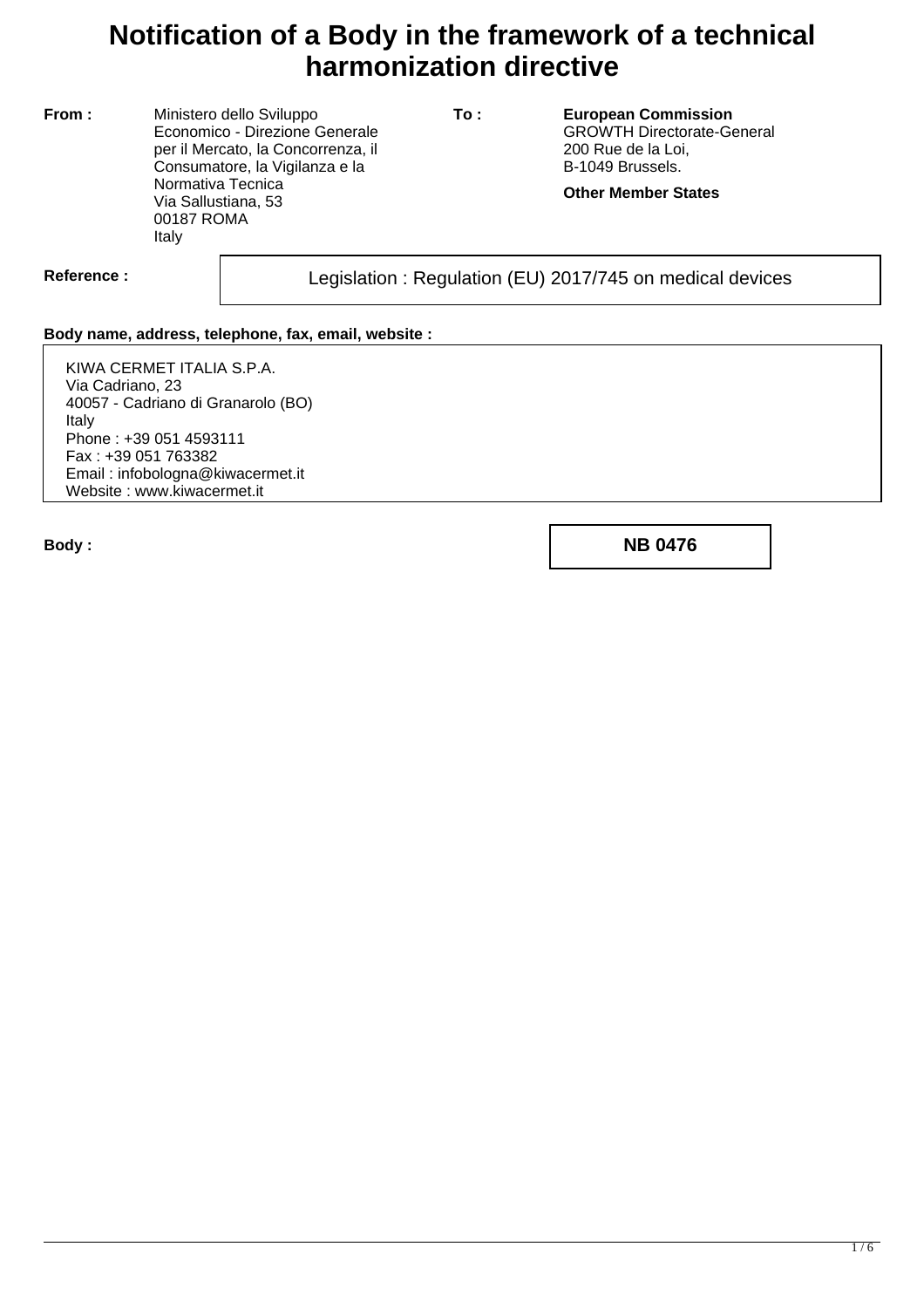## **Tasks performed by the Body :**

**Last approval date :** 14/07/2021

| Product family, product /Intended use/Product<br>range                                                                                                                                                                                     | <b>Procedure/Modules</b>                                                                                                                                                                                      | <b>Annexes or</b><br>articles of the<br>directives | <b>Conditions</b>              |
|--------------------------------------------------------------------------------------------------------------------------------------------------------------------------------------------------------------------------------------------|---------------------------------------------------------------------------------------------------------------------------------------------------------------------------------------------------------------|----------------------------------------------------|--------------------------------|
| CODES REFLECTING THE DESIGN AND<br>INTENDED PURPOSE OF THE DEVICE                                                                                                                                                                          |                                                                                                                                                                                                               |                                                    |                                |
| - A. Active devices                                                                                                                                                                                                                        |                                                                                                                                                                                                               |                                                    |                                |
| - 2. Active non-implantable devices for imaging,<br>monitoring and/or diagnosis<br>- MDA 0201 Active non-implantable imaging devices system<br>utilising ionizing radiation                                                                | Conformity assessment based<br>on a quality management<br>Conformity assessment based<br>on assessment of technical<br>documentation<br>Conformity assessment based<br>on product quality assurance           | Annex IX(I)<br>Annex IX(II)<br>Annex XI(A)         |                                |
| - 2. Active non-implantable devices for imaging,<br>monitoring and/or diagnosis<br>- MDA 0202 Active non-implantable imaging devices system<br>utilising non-ionizing radiation                                                            | Conformity assessment based<br>on a quality management<br>Conformity assessment based<br>on assessment of technical<br>documentation<br>Conformity assessment based<br>on product quality assurance           | Annex IX(I)<br>Annex IX(II)<br>Annex XI(A)         | Excluded magnetic<br>resonance |
| - 2. Active non-implantable devices for imaging,<br>monitoring and/or diagnosis<br>- MDA 0203 Active non-implantable devices for<br>monitoring of vital physiological parameters                                                           | Conformity assessment based<br>on a quality management<br>system<br>Conformity assessment based<br>on assessment of technical<br>documentation<br>Conformity assessment based<br>on product quality assurance | Annex IX(I)<br>Annex IX(II)<br>Annex XI(A)         |                                |
| - 2. Active non-implantable devices for imaging,<br>monitoring and/or diagnosis<br>- MDA 0204 Other active non-implantable devices<br>for monitoring and/or diagnosis                                                                      | Conformity assessment based<br>on a quality management<br>system<br>Conformity assessment based<br>on assessment of technical<br>documentation<br>Conformity assessment based<br>on product quality assurance | Annex IX(I)<br>Annex IX(II)<br>Annex XI(A)         |                                |
| - 3. Active non-implantable therapeutic devices and<br>general active non-implantable devices<br>- MDA 0302 Active non-implantable devices utilising<br>non-ionizing radiation                                                             | Conformity assessment based<br>on a quality management<br>system<br>Conformity assessment based<br>on assessment of technical<br>documentation<br>Conformity assessment based<br>on product quality assurance | Annex IX(I)<br>Annex IX(II)<br>Annex XI(A)         |                                |
| - 3. Active non-implantable therapeutic devices and<br>general active non-implantable devices<br>- MDA 0303 Active non-implantable devices utilising System<br>hyperthermia/hypothermia                                                    | Conformity assessment based<br>on a quality management<br>Conformity assessment based<br>on assessment of technical<br>documentation<br>Conformity assessment based<br>on product quality assurance           | Annex IX(I)<br>Annex IX(II)<br>Annex XI(A)         |                                |
| - 3. Active non-implantable therapeutic devices and<br>general active non-implantable devices<br>- MDA 0305 Active non-implantable devices for<br>stimulation or inhibition                                                                | Conformity assessment based<br>on a quality management<br>system<br>Conformity assessment based<br>on assessment of technical<br>documentation<br>Conformity assessment based<br>on product quality assurance | Annex IX(I)<br>Annex IX(II)<br>Annex XI(A)         |                                |
| - 3. Active non-implantable therapeutic devices and<br>general active non-implantable devices<br>- MDA 0306 Active non-implantable devices for<br>extra-corporal circulation, administration or removal<br>of substances and haemapheresis | Conformity assessment based<br>on a quality management<br>system<br>Conformity assessment based<br>on assessment of technical<br>documentation<br>Conformity assessment based<br>on product quality assurance | Annex IX(I)<br>Annex IX(II)<br>Annex XI(A)         |                                |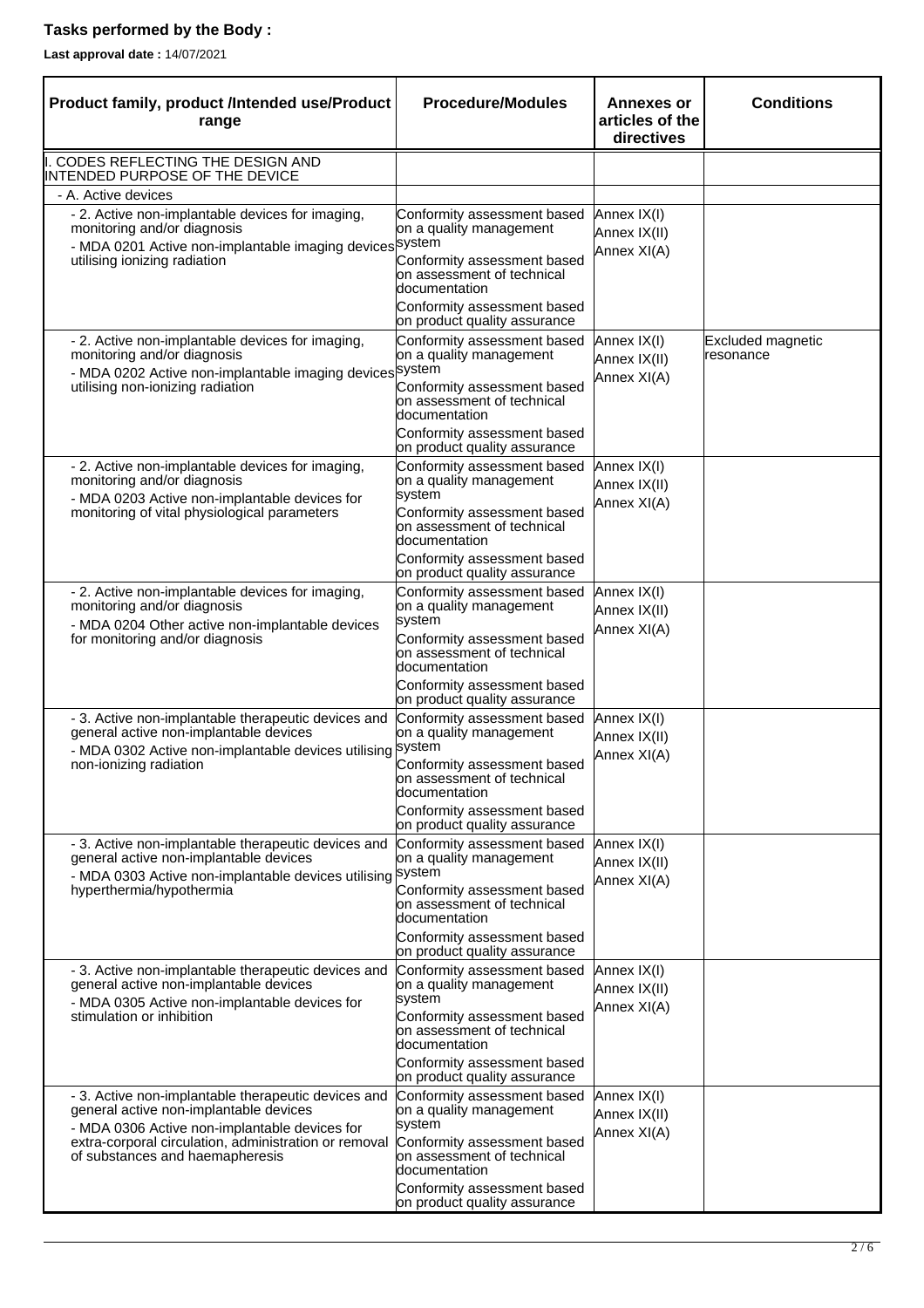| Product family, product /Intended use/Product<br>range                                                                                                                                                                                                                                                   | <b>Procedure/Modules</b>                                                                                                                                                                                      | <b>Annexes or</b><br>articles of the<br>directives | <b>Conditions</b>                                                                           |
|----------------------------------------------------------------------------------------------------------------------------------------------------------------------------------------------------------------------------------------------------------------------------------------------------------|---------------------------------------------------------------------------------------------------------------------------------------------------------------------------------------------------------------|----------------------------------------------------|---------------------------------------------------------------------------------------------|
| - 3. Active non-implantable therapeutic devices and<br>general active non-implantable devices<br>- MDA 0307 Active non-implantable respiratory<br>devices                                                                                                                                                | Conformity assessment based<br>on a quality management<br>system<br>Conformity assessment based<br>on assessment of technical<br>documentation                                                                | Annex IX(I)<br>Annex IX(II)<br>Annex XI(A)         | <b>Excluding hyperbaric</b><br>chamber for oxygen therapy                                   |
|                                                                                                                                                                                                                                                                                                          | Conformity assessment based<br>on product quality assurance                                                                                                                                                   |                                                    |                                                                                             |
| - 3. Active non-implantable therapeutic devices and<br>general active non-implantable devices<br>- MDA 0308 Active non-implantable devices for<br>wound and skin care                                                                                                                                    | Conformity assessment based<br>on a quality management<br>system<br>Conformity assessment based<br>on assessment of technical<br>documentation<br>Conformity assessment based<br>on product quality assurance | Annex IX(I)<br>Annex IX(II)<br>Annex XI(A)         |                                                                                             |
| - 3. Active non-implantable therapeutic devices and<br>general active non-implantable devices<br>- MDA 0309 Active non-implantable ophthalmologic<br>devices                                                                                                                                             | Conformity assessment based<br>on a quality management<br>system<br>Conformity assessment based<br>on assessment of technical<br>documentation<br>Conformity assessment based<br>on product quality assurance | Annex IX(I)<br>Annex IX(II)<br>Annex XI(A)         |                                                                                             |
| - 3. Active non-implantable therapeutic devices and<br>general active non-implantable devices<br>- MDA 0310 Active non-implantable devices for ear,<br>nose and throat                                                                                                                                   | Conformity assessment based<br>on a quality management<br>system<br>Conformity assessment based<br>on assessment of technical<br>documentation<br>Conformity assessment based<br>on product quality assurance | Annex IX(I)<br>Annex IX(II)<br>Annex XI(A)         | Limited to ear equipment                                                                    |
| - 3. Active non-implantable therapeutic devices and<br>general active non-implantable devices<br>- MDA 0311 Active non-implantable dental devices                                                                                                                                                        | Conformity assessment based<br>on a quality management<br>system<br>Conformity assessment based<br>on assessment of technical<br>documentation<br>Conformity assessment based<br>on product quality assurance | Annex IX(I)<br>Annex IX(II)<br>Annex XI(A)         |                                                                                             |
| - 3. Active non-implantable therapeutic devices and<br>general active non-implantable devices<br>- MDA 0312 Other active non-implantable surgical<br>devices                                                                                                                                             | Conformity assessment based<br>on a quality management<br>system<br>Conformity assessment based<br>on assessment of technical<br>documentation<br>Conformity assessment based<br>on product quality assurance | Annex IX(I)<br>Annex IX(II)<br>Annex XI(A)         |                                                                                             |
| - 3. Active non-implantable therapeutic devices and<br>general active non-implantable devices<br>- MDA 0313 Active non-implantable prostheses,<br>devices for rehabilitation and devices for patient<br>positioning and transport                                                                        | Conformity assessment based<br>on a quality management<br>system<br>Conformity assessment based<br>on assessment of technical<br>documentation<br>Conformity assessment based<br>on product quality assurance | Annex IX(I)<br>Annex IX(II)<br>Annex XI(A)         |                                                                                             |
| - 3. Active non-implantable therapeutic devices and<br>general active non-implantable devices<br>- MDA 0314 Active non-implantable devices for<br>processing and preservation of human cells, tissues<br>or organs including in vitrofertilisation (IVF) and<br>assisted reproductive technologies (ART) | Conformity assessment based<br>on a quality management<br>system<br>Conformity assessment based<br>on assessment of technical<br>documentation<br>Conformity assessment based<br>on product quality assurance | Annex IX(I)<br>Annex IX(II)<br>Annex XI(A)         | Excluded in vitro fertilisation<br>(IVF) and assisted<br>reproductive technologies<br>(ART) |
| - 3. Active non-implantable therapeutic devices and<br>general active non-implantable devices<br>- MDA 0315 Software                                                                                                                                                                                     | Conformity assessment based<br>on a quality management<br>system<br>Conformity assessment based<br>on assessment of technical<br>documentation<br>Conformity assessment based                                 | Annex IX(I)<br>Annex IX(II)<br>Annex XI(A)         |                                                                                             |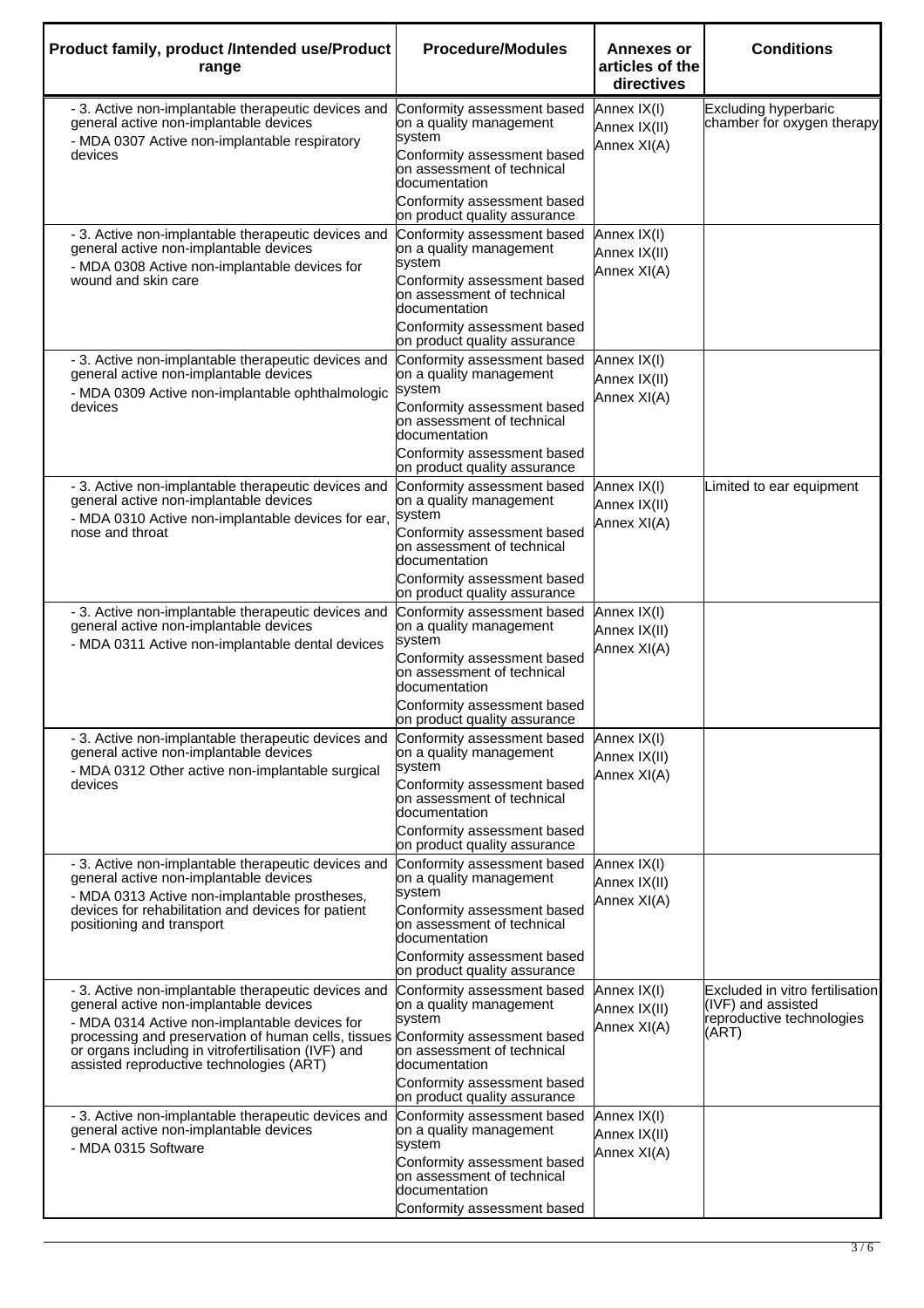| Product family, product /Intended use/Product<br>range                                                                                                                                     | <b>Procedure/Modules</b>                                                                                                                                                                                      | <b>Annexes or</b><br>articles of the<br>directives | <b>Conditions</b> |
|--------------------------------------------------------------------------------------------------------------------------------------------------------------------------------------------|---------------------------------------------------------------------------------------------------------------------------------------------------------------------------------------------------------------|----------------------------------------------------|-------------------|
|                                                                                                                                                                                            | on product quality assurance                                                                                                                                                                                  |                                                    |                   |
| - 3. Active non-implantable therapeutic devices and<br>general active non-implantable devices<br>- MDA 0316 Medical gas supply systems and parts<br>thereof                                | Conformity assessment based<br>on a quality management<br>system<br>Conformity assessment based<br>on assessment of technical<br>documentation<br>Conformity assessment based<br>on product quality assurance | Annex IX(I)<br>Annex IX(II)<br>Annex XI(A)         |                   |
| - 3. Active non-implantable therapeutic devices and<br>general active non-implantable devices<br>- MDA 0317 Active non-implantable devices for<br>cleaning, disinfection and sterilisation | Conformity assessment based<br>on a quality management<br>system<br>Conformity assessment based<br>on assessment of technical<br>documentation<br>Conformity assessment based<br>on product quality assurance | Annex IX(I)<br>Annex IX(II)<br>Annex XI(A)         |                   |
| - 3. Active non-implantable therapeutic devices and<br>general active non-implantable devices<br>- MDA 0318 Other active non-implantable devices                                           | Conformity assessment based<br>on a quality management<br>system<br>Conformity assessment based<br>on assessment of technical<br>documentation<br>Conformity assessment based<br>on product quality assurance | Annex IX(I)<br>Annex IX(II)<br>Annex XI(A)         |                   |
| - B. Non-active devices                                                                                                                                                                    |                                                                                                                                                                                                               |                                                    |                   |
| - 1. Non-active implants and long term surgically<br>invasive devices<br>- MDN 1102 Non-active osteo- and orthopaedic<br>implants                                                          | Conformity assessment based<br>on a quality management<br>system<br>Conformity assessment based<br>on assessment of technical<br>documentation<br>Conformity assessment based<br>on product quality assurance | Annex IX(I)<br>Annex IX(II)<br>Annex XI(A)         |                   |
| - 1. Non-active implants and long term surgically<br>invasive devices<br>- MDN 1103 Non-active dental implants and dental<br>materials                                                     | Conformity assessment based<br>on a quality management<br>system<br>Conformity assessment based<br>on assessment of technical<br>documentation<br>Conformity assessment based<br>on product quality assurance | Annex IX(I)<br>Annex IX(II)<br>Annex XI(A)         |                   |
| - 1. Non-active implants and long term surgically<br>invasive devices<br>- MDN 1104 Non-active soft tissue and other<br>implants                                                           | Conformity assessment based<br>on a quality management<br>system<br>Conformity assessment based<br>on assessment of technical<br>documentation<br>Conformity assessment based<br>on product quality assurance | Annex IX(I)<br>Annex IX(II)<br>Annex XI(A)         |                   |
| - 2. Non-active non-implantable devices<br>- MDN 1201 Non-active non-implantable devices for<br>anaesthesia, emergency and intensive care                                                  | Conformity assessment based<br>on a quality management<br>system<br>Conformity assessment based<br>on assessment of technical<br>documentation<br>Conformity assessment based<br>on product quality assurance | Annex IX(I)<br>Annex IX(II)<br>Annex XI(A)         |                   |
| - 2. Non-active non-implantable devices<br>- MDN 1202 Non-active non-implantable devices for<br>administration, channelling and removal of<br>substances, including devices for dialysis   | Conformity assessment based<br>on a quality management<br>system<br>Conformity assessment based<br>on assessment of technical<br>documentation<br>Conformity assessment based<br>on product quality assurance | Annex IX(I)<br>Annex IX(II)<br>Annex XI(A)         |                   |
| - 2. Non-active non-implantable devices<br>- MDN 1203 Non-active non-implantable guide<br>catheters, balloon catheters, guidewires,<br>introducers, filters, and related tools             | Conformity assessment based<br>on a quality management<br>system<br>Conformity assessment based                                                                                                               | Annex IX(I)<br>Annex IX(II)<br>Annex XI(A)         |                   |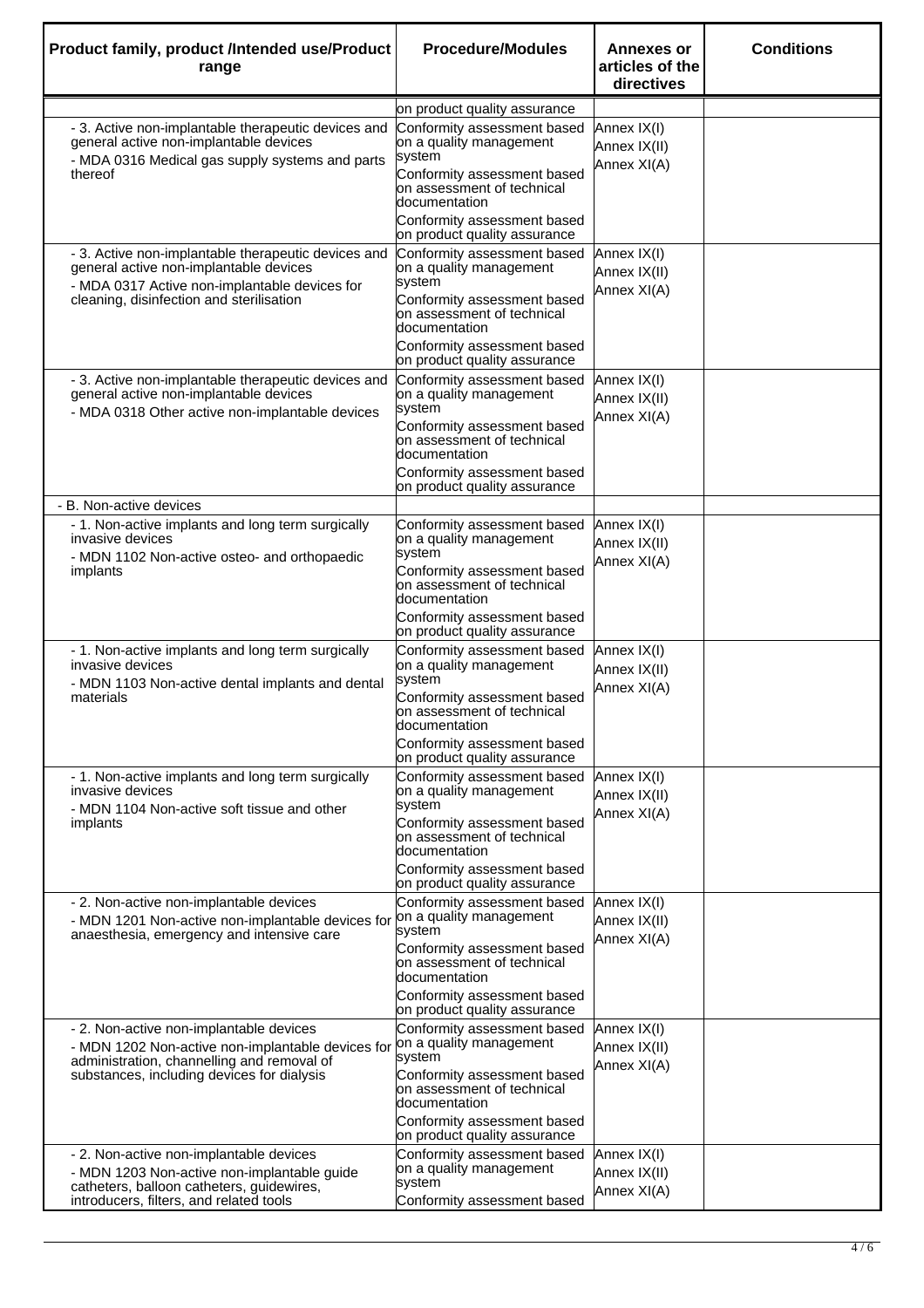| Product family, product /Intended use/Product<br>range                                                                                                                                                                                                 | <b>Procedure/Modules</b>                                                                                   | <b>Annexes or</b><br>articles of the<br>directives | <b>Conditions</b>                                                                           |
|--------------------------------------------------------------------------------------------------------------------------------------------------------------------------------------------------------------------------------------------------------|------------------------------------------------------------------------------------------------------------|----------------------------------------------------|---------------------------------------------------------------------------------------------|
|                                                                                                                                                                                                                                                        | on assessment of technical<br>documentation<br>Conformity assessment based<br>on product quality assurance |                                                    |                                                                                             |
| - 2. Non-active non-implantable devices<br>- MDN 1204 Non-active non-implantable devices for<br>wound and skin care                                                                                                                                    | Conformity assessment based<br>on a quality management<br>system<br>Conformity assessment based            | Annex IX(I)<br>Annex IX(II)<br>Annex XI(A)         |                                                                                             |
|                                                                                                                                                                                                                                                        | on assessment of technical<br>documentation<br>Conformity assessment based                                 |                                                    |                                                                                             |
| - 2. Non-active non-implantable devices<br>- MDN 1205 Non-active non-implantable                                                                                                                                                                       | on product quality assurance<br>Conformity assessment based<br>on a quality management<br>system           | Annex IX(I)<br>Annex IX(II)                        |                                                                                             |
| orthopaedic and rehabilitation devices                                                                                                                                                                                                                 | Conformity assessment based<br>on assessment of technical<br>documentation                                 | Annex XI(A)                                        |                                                                                             |
|                                                                                                                                                                                                                                                        | Conformity assessment based<br>on product quality assurance                                                |                                                    |                                                                                             |
| - 2. Non-active non-implantable devices<br>- MDN 1206 Non-active non-implantable<br>ophthalmologic devices                                                                                                                                             | Conformity assessment based<br>on a quality management<br>system                                           | Annex IX(I)<br>Annex IX(II)<br>Annex XI(A)         |                                                                                             |
|                                                                                                                                                                                                                                                        | Conformity assessment based<br>on assessment of technical<br>documentation<br>Conformity assessment based  |                                                    |                                                                                             |
|                                                                                                                                                                                                                                                        | on product quality assurance                                                                               |                                                    |                                                                                             |
| - 2. Non-active non-implantable devices<br>- MDN 1207 Non-active non-implantable diagnostic<br>devices                                                                                                                                                 | Conformity assessment based<br>on a quality management<br>system                                           | Annex IX(I)<br>Annex IX(II)<br>Annex XI(A)         |                                                                                             |
|                                                                                                                                                                                                                                                        | Conformity assessment based<br>on assessment of technical<br>documentation                                 |                                                    |                                                                                             |
|                                                                                                                                                                                                                                                        | Conformity assessment based<br>on product quality assurance                                                |                                                    |                                                                                             |
| - 2. Non-active non-implantable devices<br>- MDN 1208 Non-active non-implantable<br>instruments                                                                                                                                                        | Conformity assessment based<br>on a quality management<br>system                                           | Annex IX(I)<br>Annex IX(II)<br>Annex XI(A)         |                                                                                             |
|                                                                                                                                                                                                                                                        | Conformity assessment based<br>on assessment of technical<br>documentation<br>Conformity assessment based  |                                                    |                                                                                             |
|                                                                                                                                                                                                                                                        | on product quality assurance                                                                               |                                                    |                                                                                             |
| - 2. Non-active non-implantable devices<br>- MDN 1209 Non-active non-implantable dental<br>materials                                                                                                                                                   | Conformity assessment based<br>on a quality management<br>system                                           | Annex IX(I)<br>Annex IX(II)<br>Annex XI(A)         |                                                                                             |
|                                                                                                                                                                                                                                                        | Conformity assessment based<br>on assessment of technical<br>documentation                                 |                                                    |                                                                                             |
|                                                                                                                                                                                                                                                        | Conformity assessment based<br>on product quality assurance                                                |                                                    |                                                                                             |
| - 2. Non-active non-implantable devices<br>- MDN 1211 Non-active non-implantable devices for<br>disinfecting, cleaning and rinsing                                                                                                                     | Conformity assessment based<br>on a quality management<br>system                                           | Annex IX(I)<br>Annex IX(II)<br>Annex XI(A)         |                                                                                             |
|                                                                                                                                                                                                                                                        | Conformity assessment based<br>on assessment of technical<br>documentation                                 |                                                    |                                                                                             |
|                                                                                                                                                                                                                                                        | Conformity assessment based<br>on product quality assurance                                                |                                                    |                                                                                             |
| - 2. Non-active non-implantable devices<br>- MDN 1212 Non-active non-implantable devices for<br>processing and preservation of human cells, tissue<br>or organs including in vitro fertilisation (IVF) and<br>assisted reproductive technologies (ART) | Conformity assessment based<br>on a quality management<br>system                                           | Annex IX(I)<br>Annex IX(II)<br>Annex XI(A)         | Excluded in vitro fertilisation<br>(IVF) and assisted<br>reproductive technologies<br>(ART) |
|                                                                                                                                                                                                                                                        | Conformity assessment based<br>on assessment of technical<br>documentation                                 |                                                    |                                                                                             |
|                                                                                                                                                                                                                                                        | Conformity assessment based<br>on product quality assurance                                                |                                                    |                                                                                             |
| - 2. Non-active non-implantable devices<br>- MDN 1213 Non-active non-implantable devices                                                                                                                                                               | Conformity assessment based<br>on a quality management<br>system                                           | Annex IX(I)<br>Annex IX(II)                        |                                                                                             |